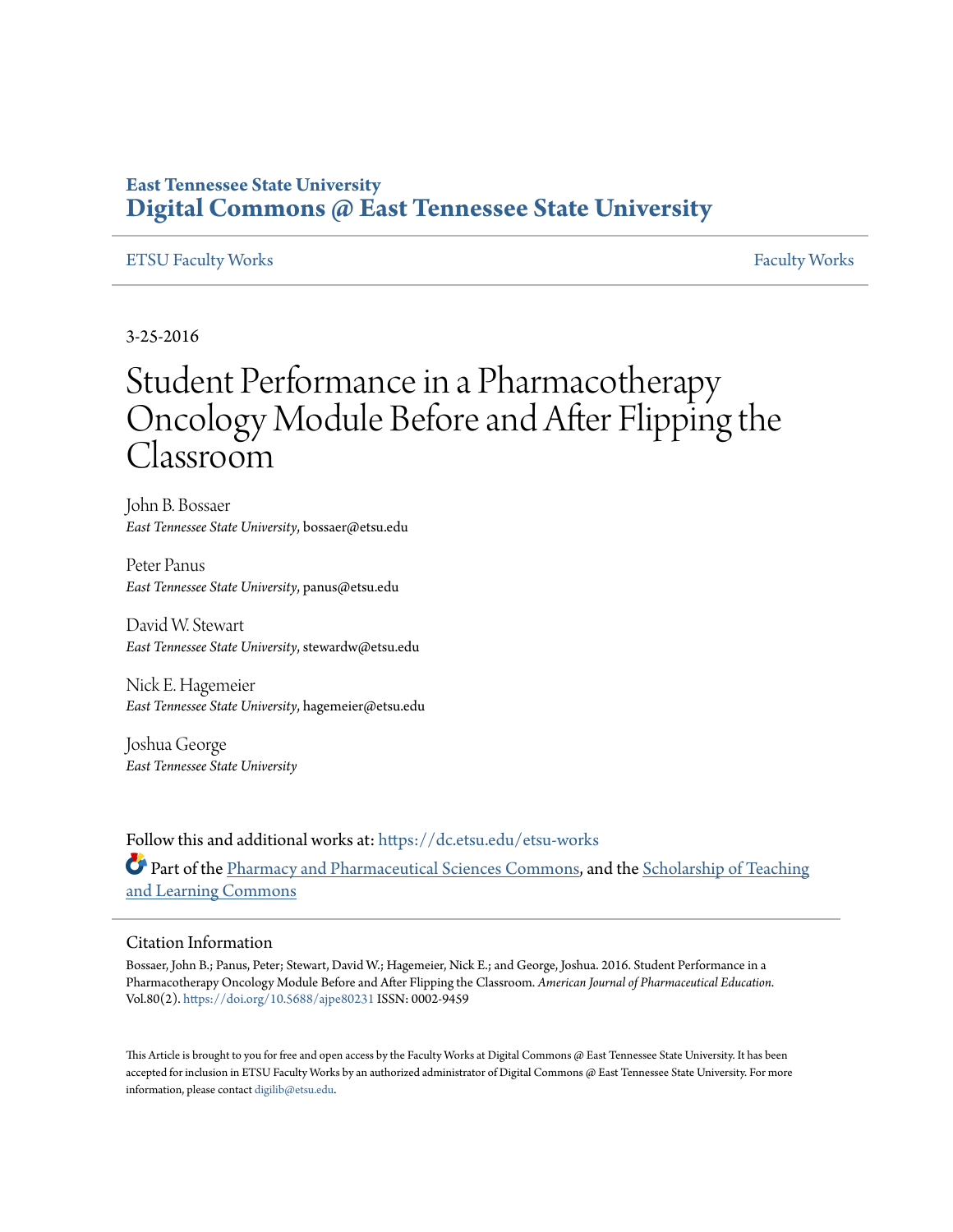## Student Performance in a Pharmacotherapy Oncology Module Before and After Flipping the Classroom

#### **Copyright Statement**

© American Journal of Pharmaceutical Education. This document was originally published in *[American](https://doi.org/10.5688/ajpe80231) [Journal of Pharmaceutical Education](https://doi.org/10.5688/ajpe80231).*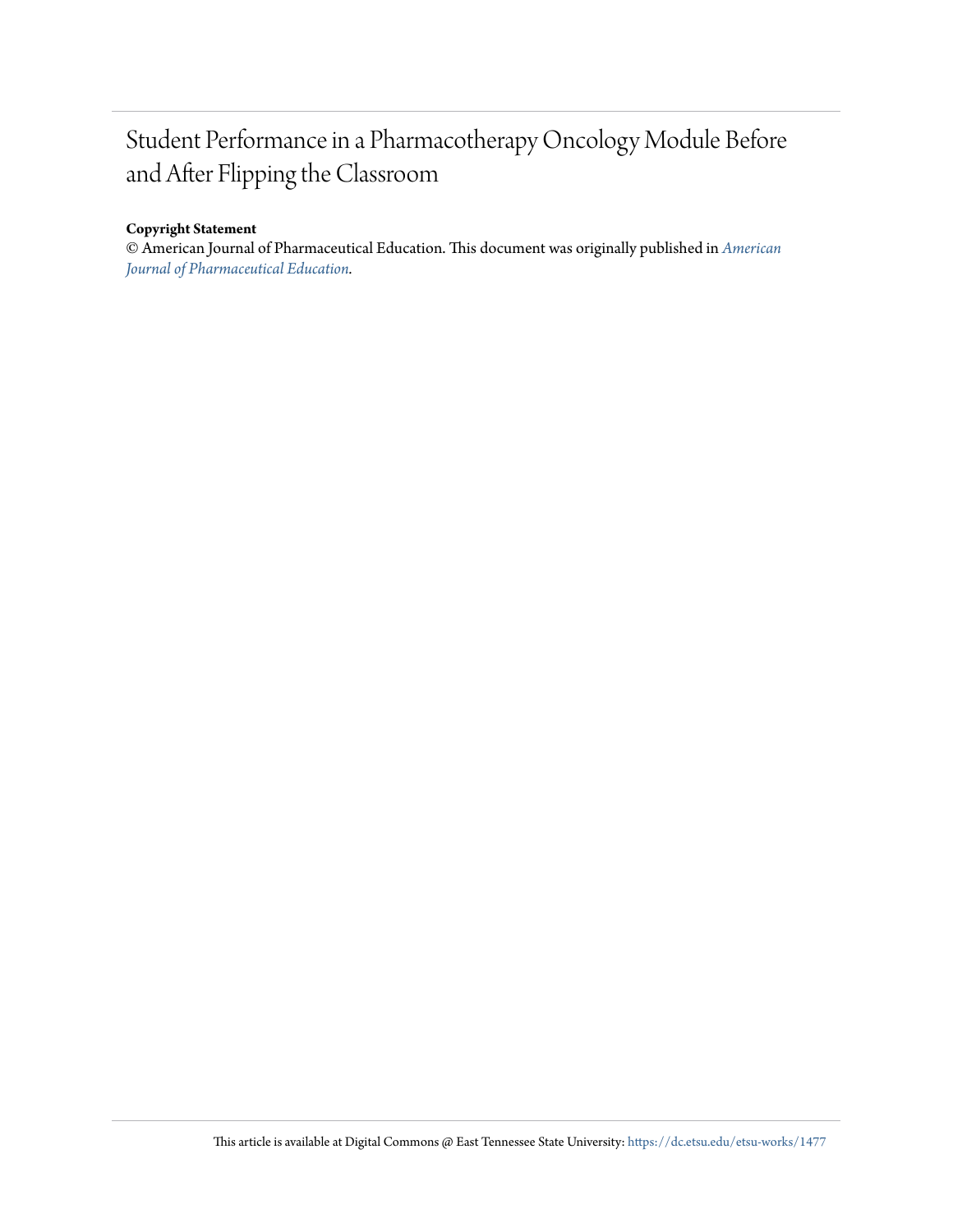## INSTRUCTIONAL DESIGN AND ASSESSMENT

## Student Performance in a Pharmacotherapy Oncology Module Before and After Flipping the Classroom

John B. Bossaer, PharmD, Peter Panus, PhD, PT, David W. Stewart, PharmD, Nick E Hagemeier, PharmD, PhD, Joshua George

East Tennessee State University Bill Gatton College of Pharmacy, Johnson City, Tennessee

Submitted December 19, 2014; accepted May 17, 2015; published March 25, 2016.

Objective. To determine if a flipped classroom improved student examination performance in a pharmacotherapy oncology module.

Design. Third-year pharmacy students in 2012 experienced the oncology module as interactive lectures with optional case studies as supplemental homework. In 2013, students experienced the same content in a primarily flipped classroom. Students were instructed to watch vodcasts (video podcasts) before inclass case studies but were not held accountable (ie, quizzed) for preclass preparation. Examination questions were identical in both cohorts. Performance on examination questions was compared between the two cohorts using analysis of covariance (ANCOVA), with prior academic performance variables (grade point average [GPA]) as covariates.

Assessment. The students who experienced the flipped classroom approach performed poorer on examination questions than the cohort who experienced interactive lecture, with previous GPA used as a covariate.

Conclusion. A flipped classroom does not necessarily improve student performance. Further research is needed to determine optimal classroom flipping techniques.

Keywords: pharmacotherapy, flipped classroom, active learning, oncology therapeutics

#### INTRODUCTION

Flipping the classroom is an educational approachthat aims to transform the learning process from in-classroom knowledge acquisition followed by out-of-classroom knowledge use to out-of-classroom knowledge acquisition followed by in-classroom knowledge use and can be facilitated by faculty members.<sup>1</sup> This approach is increasingly used in all educational settings, including pharmacy education. $2-4$  Despite increased use, until recently the majority of data supporting this approach in pharmacy education is based on students' perceptions of the approach.<sup>5</sup>

When academic performance is evaluated, the results are not consistent. Wong and colleagues evaluated examination scores after flipping the classroom in three different courses (basic sciences, pharmacology, and therapeutics) covering cardiac arrhythmias. Student examination scores were significantly higher after the flipped classroom approach in pharmacology and therapeutics, but not in basic sciences.<sup>6</sup> Persky and Dupuis found that flipped and active-learning teaching methods were associated with better academic

performance in foundational and clinical pharmacokinetic courses.<sup>7</sup>

The Accreditation Council for Pharmacy Education (ACPE) Standards have evolved to stress more inclusion of active-learning strategies, and active learning has been adopted in almost every college and school of pharmacy in the United States. $8,9$  To that end, the East Tennessee State University (ETSU) Bill Gatton College of Pharmacy has supported faculty members' desire to incorporate more active-learning strategies into the classroom. In recent years, faculty development sessions that describe the pedagogy of active-learning strategies have been offered to faculty members.

The objective of the study was to determine student performance in the oncology module before and after flipping the classroom in consecutive classes. Assessment of this flipped approach was important institutionally because a previous attempt to utilize more active-learning strategies did not show a benefit in student learning and appeared to harm students in the lower fiftieth grade point  $\arctan$  average (GPA) percentile.<sup>10</sup> The majority of the oncology module was flipped in hope of improving student learning. The oncology module occurs during the final pharmacotherapy course in the spring semester of the third professional (P3) year.

Corresponding Author: John B. Bossaer, East Tennessee State University, 1276 Gilbreath Drive, Johnson City, TN 37615. Tel: 423-439-6757. E-mail: [bossaer@etsu.edu](mailto:bossaer@etsu.edu)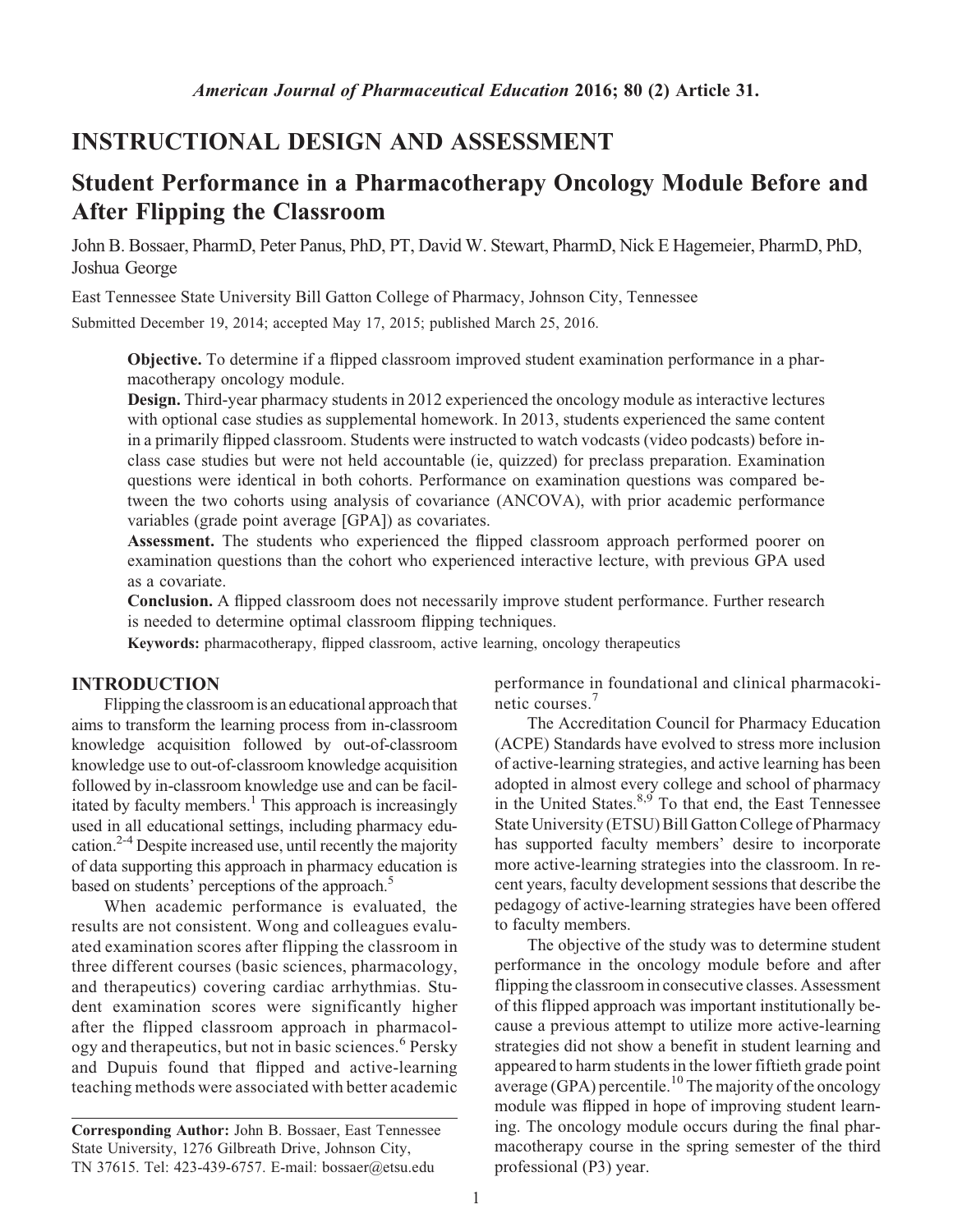#### **DESIGN**

Similar to other flipped classroom work published, a design experiment methodology was used.<sup>11</sup> The oncology module was delivered to P3 students in 2012 using an interactive lecture format. Lectures incorporated anywhere from 2-5 audience response questions (Turning-Point) to allow for anonymous classroom assessment and rapid feedback on key points from the lecture. All lectures were delivered in a large classroom setting that allowed for laptop use and Internet access. Lecture capture technology was not used, but students were allowed to use digital voice recorders. Lecture material was supplemented with two formative quizzes administered via the online learning support system, Desire-2-Learn (D2L), v8.3 (Kitchener, ON, Canada). The practice quizzes covered lecture objectives at the Bloom's Taxonomy levels of knowledge and comprehension.<sup>12</sup> Each 10-question quiz could be taken an unlimited number of times and was drawn from a bank of 25 questions to allow students to repeatedly self-test comprehension of lecture material.

Nine practice cases also were available on D2L. The practice cases were designed to allow students to selfstudy at the level of application and analysis. $12$  These cases were ungraded homework. In lieu of grading the homework, answer keys were posted from 4-7 days after presentation of the material. Students were free to selfassess their own performance on practice cases with subsequent review of the keys.

The oncology module was delivered to P3 students in 2013 using a mostly flipped approach. Of the 15 hours of lecture material, 10 hours were flipped. The introductory two hours on basic chemotherapy concepts, and the final three hours covering traditionally difficult concepts of solid organ and hematopoietic stem cell transplantation, were provided exactly as they were in 2012. The remaining 10 hours of interactive lecture were condensed to eight hours of 25-50-minute vodcasts without cutting meaningful content.

Faculty preparation for the vodcasts was minimal because they were developed from materials used for interactive lecture in previous years. It took approximately 10 hours to create the vodcasts using Camtasia Studio, v8.0 (TechSmith, Okemos, MI, normal cost \$270). These were uploaded to the university's iTunesU website. Students were assigned to watch the vodcasts prior to class but were not quizzed on the material or otherwise held accountable for this assignment. As with the 2012 cohort, two formative online quizzes could be taken an unlimited number of times to allow self-testing.

To balance the addition of eight hours of preclass work, four hours of face-to-face time were eliminated.

This resulted in a full six hours of face-to-face interaction facilitating case studies over the material from the vodcasts. As with the 2012 online case studies, the face-toface case studies were designed for students to learn at the levels of application and analysis. In most instances, practice cases used in 2012 were repurposed for the 2013 cohort with faculty facilitation. Unlike the 2012 students who had the option of completing the case studies independently and self-facilitating learning once the keys were posted, the 2013 students all experienced faculty facilitated, yet ungraded, cased-based instruction.

Both cohorts of students took the same end-of-module examination, which consisted of 15 matching questions asking students to associate chemotherapy drugs with unique toxicities, and 60 multiple-choice questions. The multiple-choice questions were designed to assess student learning at the knowledge, comprehension, application, and analysis levels of Bloom's Taxonomy.12 For assessment of the flipped approach, only the 46 examination items pertaining to flipped material were evaluated in the analysis. The remaining 29 nonflipped material examination items, which included the 15 matching questions, were evaluated separately.

As part of the college's assessment plan, individual faculty members are encouraged to submit custom summative student evaluation questions for students. While student evaluation of faculty instruction is strongly encouraged, it is not required. For the 2013 cohort, custom evaluation questions asked students about their perceptions of vodcasts and in-class case studies. Student summative evaluation performance using a primarily flipped classroom was compared to previous student performance on the same examination a year earlier after interactive lecture delivery of content. Assessments were administered with paper and pencil in a proctored setting using Scantron to analyze scores. Approval for this study was obtained from the ETSU Institutional Review Board (IRB). All data were extracted from D2L and organized using Excel 2007.

For the practice quizzes, the following independent variables were collected for each student: number of attempts, high and low scores, scores on first and last attempt, range between high and low score, and number of days the practice quiz question pool was used. Grade point average (GPA) in undergraduate school, cumulative GPA within the college of pharmacy (COP), cumulative GPA in previous pharmacotherapy courses, and total score for the Pharmacy College Admissions Test (PCAT) also were included in the database. All data analyses were completed using SPSS, v19 (IBM Inc., Armonk, NY).

Oncology module examination scores, undergraduate GPA, COP GPA, pharmacotherapy series GPA and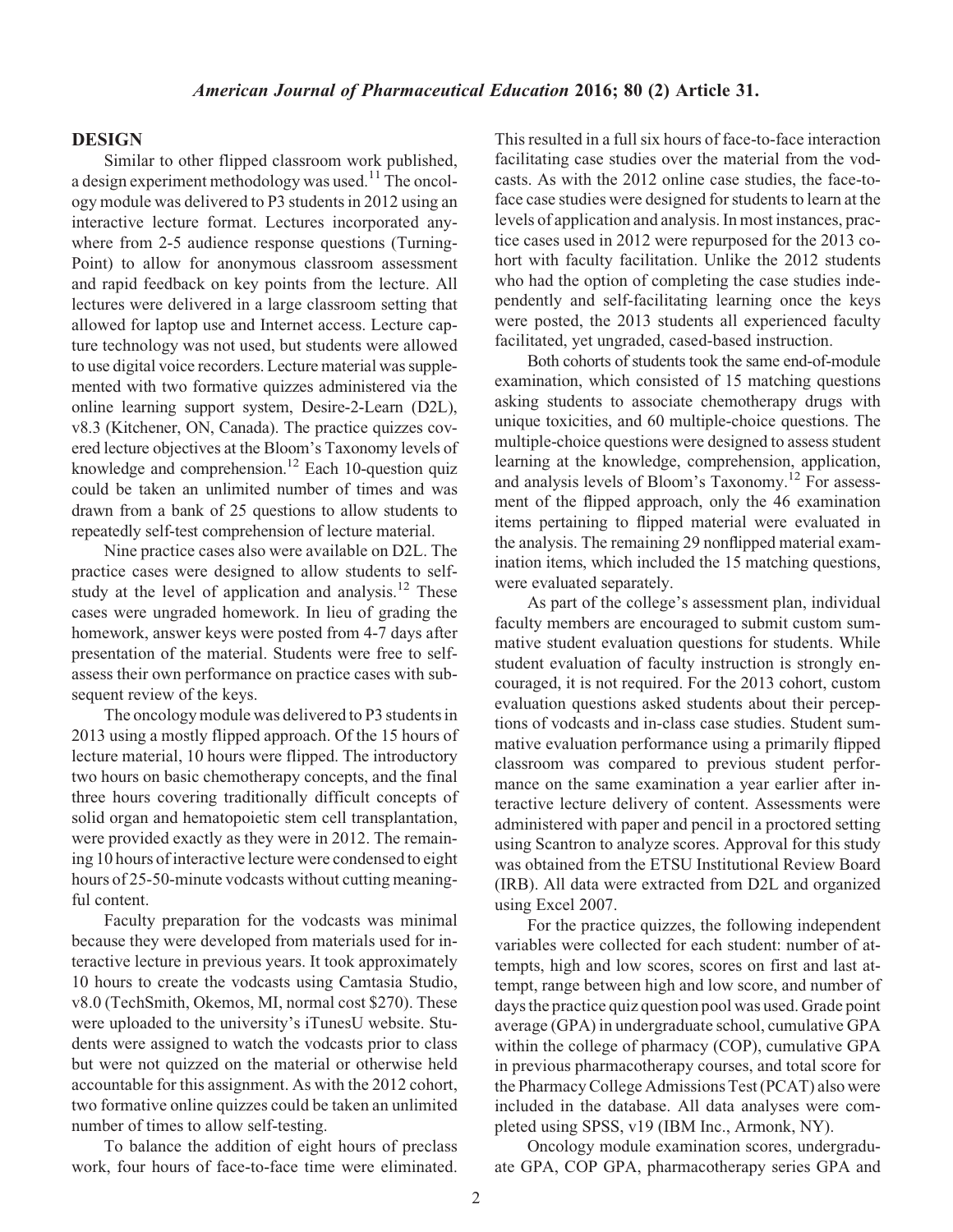total PCAT scores were analyzed by one-way analysis of variance (ANOVA), with testing for homogeneity of variances. The cohort year was used as the grouping variable. Analyses of covariance (ANCOVA) were conducted to determine if cohort performance was influenced by extraneous factors (GPA and PCAT scores).

All analyses were conducted with a single covariate. Finally, the oncology module examination scores for both cohorts were rank-ordered from low to high score regardless of year. The rank order was divided into upper and lower fiftieth percentiles. After separating, the cohorts were again broken into 2012 and 2013 cohorts. Two group comparisons of the oncology module examination scores were then conducted separately on the upper and lower fiftieth percentiles with cohort year as the grouping variable. All data are presented as average plus/minus standard deviation.

#### EVALUATION AND ASSESSMENT

Students who received the interactive lecture oncology module in 2012 had a mean examination score of 89.5  $(SD=6.8)$  of subsequently flipped material; the 2013 students had a numerically lower mean examination score of 88.0 (6.9) on the flipped material (Table 1). Potential confounders that might affect the outcome of examination scores for the oncology module also were examined with ANOVA. There were no differences in the undergraduate GPA, COP GPA, or GPA in previous sections of the pharmacotherapy curriculum. However, 2013 cohort PCAT scores were higher than those of the 2012 cohort ( $p=0.003$ ).

Using the ANOVA results, an ANCOVA was performed to adjust examianation scores for undergraduate

GPA, composite COP GPA, and pharmacotherapy GPA (Table 2). After adjusting for student academic performance while in pharmacy school, students receiving the flipped classroom approach did significantly worse  $(p=0.02)$  compared with the previous cohort. Similarly, adjusting for academic performance within the pharmacotherapy course series revealed that students experiencing the flipped classroom performed poorer  $(p=0.01)$ than students receiving the same material via interactive lecture. Because ANOVA revealed a significant difference between the cohorts, PCAT scores were not used in the ANCOVA analysis.

There was no difference  $(p=0.82)$  in student performance on the 29 examination items covering nonflipped material between the 2012 [85.9 (8.8)] and 2013 [86.2 (9.9)] cohorts. There was no significant difference in the oncology examination scores between the 2012 and 2013 cohorts in either the upper fiftieth percentile  $[p=0.49,$ 94.2 (3.6),  $n=42$ ; 93.9 (3.3),  $n=33$ ], or the lower fiftieth percentile  $[p=0.94, 83.4 (4.8), n=32; 83.5 (5.5), n=43]$ , respectively.

Summative teaching evaluations for students in the 2013 class included two questions about the oncology module. Thirty students (39.4%) completed parts of this evaluation. Using a 5-point Likert scale, students were asked the degree to which they agreed that "The vodcasts were helpful to my learning oncology material." Six strongly agreed and seven agreed (43.3% agreement) with the statement, while two strongly disagreed and six disagreed (26.7% disagreement). Seven students (23.3%) answered neutral and two students did not respond to the item. Using the same response scale, when

Table 1. One Way ANOVA on Variables for Both Cohorts (2012 n=72; 2013 n=76)

| Variable                                            | Mean | <b>SEM</b> | <i>p</i> value<br>0.85 |  |
|-----------------------------------------------------|------|------------|------------------------|--|
| Undergrad GPA                                       |      |            |                        |  |
| 2012                                                | 3.5  | 0.05       |                        |  |
| 2013                                                | 3.5  | 0.05       |                        |  |
| PCAT Total                                          |      |            | 0.003                  |  |
| 2012                                                | 60.8 | 1.6        |                        |  |
| 2013                                                | 67.4 | 1.6        |                        |  |
| COP GPA                                             |      |            | 0.41                   |  |
| 2012                                                | 3.5  | 0.04       |                        |  |
| 2013                                                | 3.6  | 0.04       |                        |  |
| GPA (Pharmacotherapy I & II)                        |      |            | 0.33                   |  |
| 2012                                                | 3.2  | 0.06       |                        |  |
| 2013                                                | 3.3  | 0.08       |                        |  |
| Oncology Module Examination (Flipped Material Only) |      |            | 0.18                   |  |
| 2012                                                | 89.5 | 0.8        |                        |  |
| 2013                                                | 88.0 | 0.8        |                        |  |

Analysis of variance (ANOVA) performed to identify any differences between the cohorts. The average PCAT score was higher in the 2013 cohort. COP=College of Pharmacy; GPA=grade point average; PCAT=Pharmacy College Admissions Test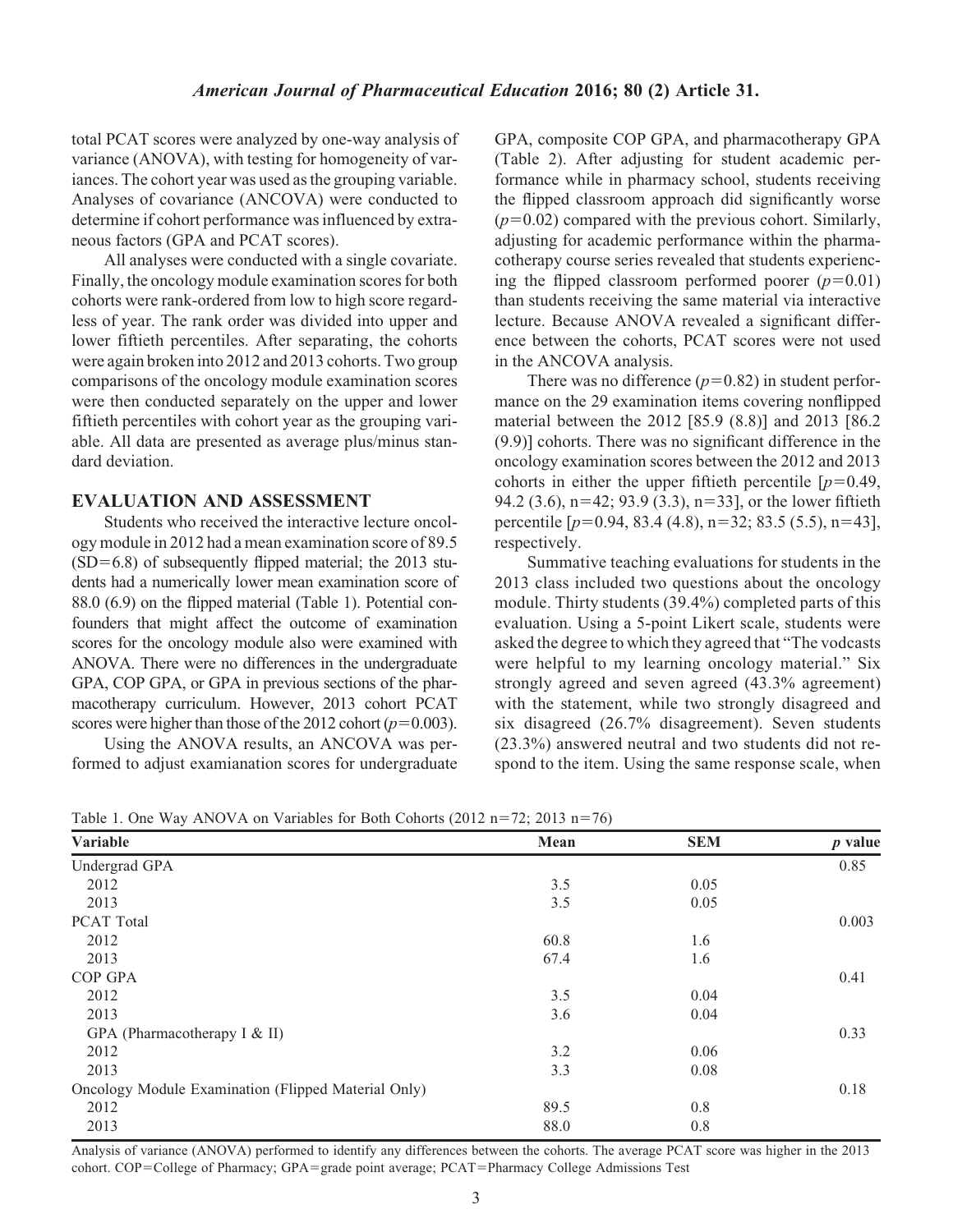|                       |              |                   |           |                |                          | <b>ANCOVA</b>    |            |         |
|-----------------------|--------------|-------------------|-----------|----------------|--------------------------|------------------|------------|---------|
|                       |              | <b>Regression</b> |           |                | <b>Examination Score</b> | Grouped          |            |         |
| Covariate             | <b>Class</b> | <b>Slope</b>      | Intercept | $\mathbf{R}^2$ | p value                  | (adjusted means) | <b>GPA</b> | p value |
| Undergrad GPA         | 2012         | 3.93              | 76.0      | 0.06           | 0.056                    | 89.6             | 3.5        | 0.15    |
|                       | 2013         | 7.31              | 62.8      | 0.18           | < 0.001                  | 88.0             |            |         |
| COP GPA               | 2012         | 12.7              | 44.7      | 0.34           | < 0.001                  | 89.8             | 3.6        | 0.02    |
|                       | 2013         | 13.3              | 40.4      | 0.41           | < 0.001                  | 87.7             |            |         |
| GPA (Pharmacotherapy) | 2012         | 7.5               | 65.5      | 0.37           | 0.01                     | 89.9             | 3.2        |         |
| I & II)               | 2013         | 7.2               | 64.1      | 0.47           | < 0.001                  | 87.6             |            |         |

Table 2. Comparison of Cohorts' Examination Performance on Flipped Material by ANCOVA

 $COP = College$  of Pharmacy;  $GPA = grade$  point average

Analysis of covariance (ANCOVA) was performed to adjust for possible confounding covariates. PCAT was not used since there was a significant difference between the cohorts. A significant difference was found between examination scores when adjusting for COP GPA and GPA within the pharmacotherapy course series

asked the degree to which they agreed that, "Case discussions in class were helpful to my learning of oncology material," 12 strongly agreed and 13 agreed (83.3% agreement) with the statement, while one strongly disagreed and two disagreed (10% disagreement). One student answered neutral (3.3%), and one student not answer the question.

Despite the low response rate on the summative evaluation, 17 of the students provided commentary and qualitative feedback. In general, students seemed to appreciate the case discussions: "Completing the cases in class was helpful;" "The cases and in-class exercises were very informative and fun as well"). Students had mixed feelings about the vodcasts. Some enjoyed the vodcasts for their repeat viewing availability, but also felt they were "too long and detailed." Others said the "vodcasts are fine, but an interactive lecture is preferred."

There were numerous comments made about not liking "having lectures outside of class" and the added time commitment. Perhaps the most constructive summary of feedback came from one student comment, "I have mixed emotions about the podcasts. The only nice part about them was that I could rewind and re-listen. ... They were beneficial when I finally had time to sit down and listen to them all. However, I almost never came to class fully prepared because I just did not have enough time to listen to all of the podcast lectures before class."

#### DISCUSSION

Discrepancies exist in the literature over the effect of flipped classrooms on student learning. While the general consensus is that active learning is beneficial, this study provides the second data set from the institution with negative results for flipping the classroom. While flipping the classroom can be a reasonable tool to engage students and promote higher-level critical-thinking skills, it is

important for faculty members to appropriately implement the approach.

The oncology module was flipped following Pierce and Fox's publication describing improved student learning with flipping the classroom in a renal pharmacotherapy module; however, the majority (67%) of the oncology module was flipped, compared with only  $\sim$ 17% of the renal module (four of 23 hours) in their analysis.<sup>11</sup> The extreme change from  $0\%$  flipped to 67% flipped is just one of several explanations for the apparent negative effect of the flipped classroom in our experience.

In both this analysis (flipping the oncology module) and the prior work from the institution (using activelearning strategies in a cardiovascular pharmacotherapy module), faculty members failed to ensure students completed the out-of-class assignments.<sup>10</sup> In this higher-level learning environment, students who come in without proper preparation will not learn at the same level as those who do. Unfortunately, we did not collect data on how many students watched the vodcasts prior to class. In fact, data from our previous research demonstrated a positive correlation between previous poor academic performance and likelihood to not perform well in the flipped environment when the class was rank ordered and separated into upper and lower fiftieth percentiles based on programmatic GPA.10

While we did not observe this correlation in the current analysis, this should be a significant concern when requiring students to prepare for high-level discussions and then not holding them accountable for completing the work. Consideration must be given to ensure students in the lower-performance percentiles, who may be less likely to complete ungraded assignments, are not left behind.

Additionally, in the previous analysis, a difference in examination performance was noted both before and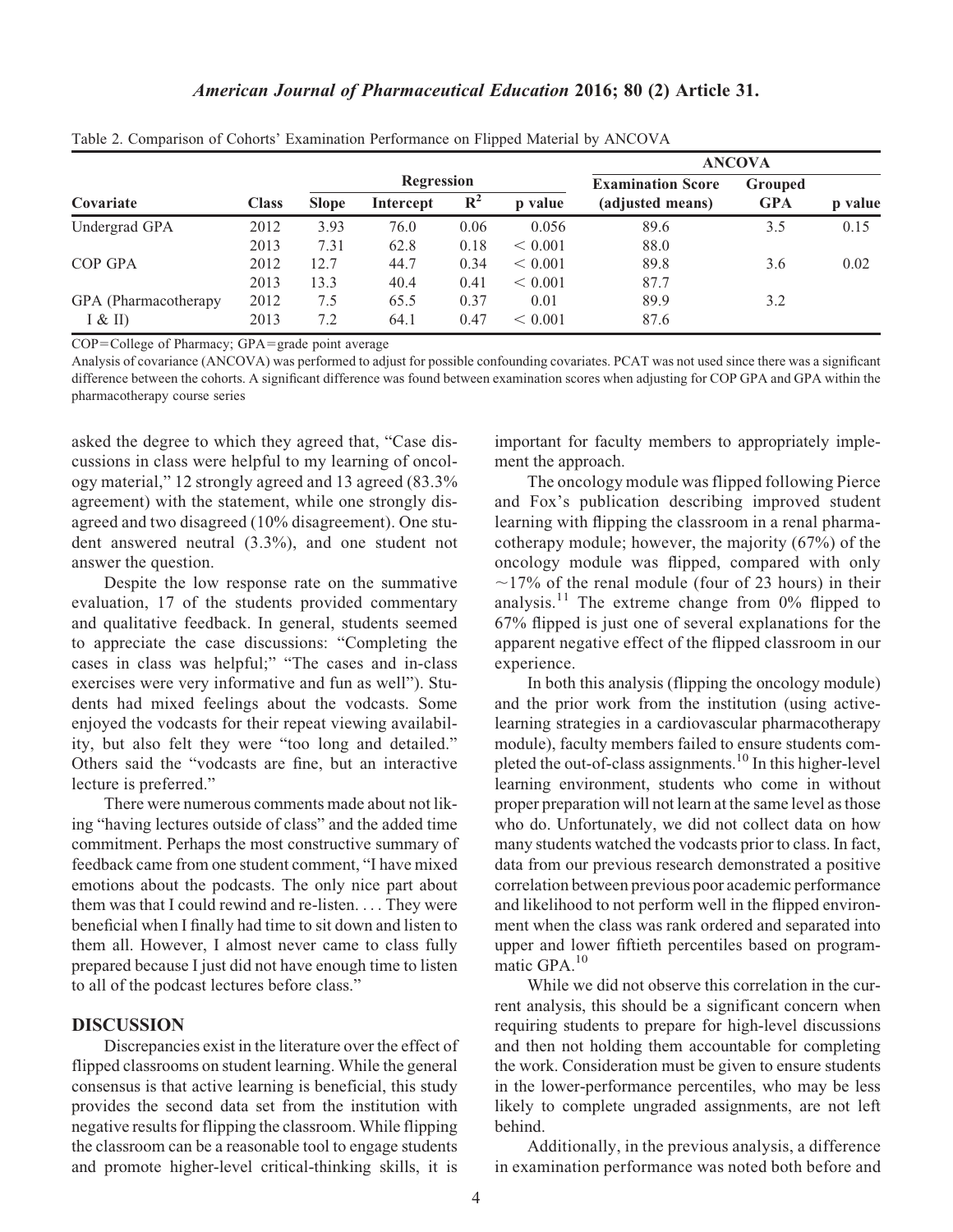after the ANCOVA; however, in the current analysis, only after accounting for the covariates of COP GPA and pharmacotherapy series GPA did the difference become significant. The 2013 cohort's significantly higher average PCAT score could bias these results. If bias were present, one would expect the 2013 cohort to perform as well or better than the 2012 cohort. However, since the 2013 cohort performed poorer, such bias is not suspected.

Differences that exist between this current analysis and the prior analysis, which could have affected the results, are the course material and instructor. Oncology is generally viewed by many students to be more difficult than cardiovascular material, likely because of the lack of prior exposure to the highly specialized area of oncology. Also a different instructor taught the oncology material than the cardiovascular material without using a consistent standardized approach in the two experiences. In fact, this was being done simultaneously without knowledge between instructors, who only collaborated after the fact.

That the same negative effect was seen on examination score, despite correcting for baseline intellect using the covariates of prior course GPA and prior college GPA, provides strong evidence that flipping the classroom without preclass preparation accountability, while well perceived by the students, may not result in higher performance on examinations.

To maximize resources, vodcasting only "core" material increases the longevity of the media material. This approach can be done with minimal time and cost expenditure if adapting old material and using trial versions of vodcasting or podcasting software. This may be especially true in the area of oncology, which has seen dramatic changes and new drug approvals, especially pertaining to the treatment of metastatic melanoma, prostate, and breast cancers. Subsequent oncology modules have used shorter vodcasts (10 to 15 minutes) over more static material (eg, pathophysiology and presentation of disease, risk factors, burden of disease). These vodcasts were created using Tegrity Campus 2.0 (Tegrity USA, Santa Clara, CA), which was licensed for use campuswide by the university.

Additionally, the latest attempts to use vodcasts in the oncology module have required students to take an electronic quiz via D2L at the beginning of class to hold them accountable for the preclass viewing. This should ensure student preparation for class, which will allow better assessment of flipping the classroom in oncology. Announced quizzes following preclass lecture recordings have been used in successful flipped classroom approaches covering cardiac arrhythmias, with significant improvements in student examination performance in a therapeutics course.<sup>6</sup>

A renewed appreciation for the interactive lecture format and its cost-benefit ratio has also been considered.<sup>13</sup> Moving forward, achieving the appropriate balance of interactive lecture and facilitated case discussion will be sought by carefully selecting learning objectives that require greater depth of knowledge. For example, learning which breast cancer patient should receive adjuvant chemotherapy requires consideration of many patient and disease state factors, include tumor receptor status, patient age, comorbid conditions, and other risk factors for disease recurrence. This requires an in-depth and nuanced discussion more amenable to a facilitated case-discussion. Conversely, the initial treatment of metastatic prostate cancer is more straightforward and thus conducive to interactive lecture.

#### SUMMARY

Flipping the classroom as a technique to promote active-learning approaches in the classroom does not guarantee improved student examination performance. Pharmacy educators considering flipping the classroom should use an "evidence-based" approach when planning flipped classroom experiences. The results of our flipped classroom in an oncology module suggest that the composite of flipping a majority of a module or course at one time, not holding students accountable for out-of-class assignments, and flipping traditionally difficult subject matter does not improve academic performance compared to interactive lecture.

#### **REFERENCES**

1. Tucker B. The flipped classroom. Education Next. 2012;12(1): 82-83.

2. Bishop JL, Verleger MA. The flipped classroom: a survey of the research. In Proceedings of the ASEE Annual Conference & Exposition. 2013;Paper ID No. 6219.

3. Roth MT, Mumper RJ, Singleton SF, et al. A renaissance in pharmacy education the University of North Carolina at Chapel Hill. N C Med J. 2014;75(1):48-52.

4. Critz CM, Knight D. Using the flipped classroom in graduate nursing education. Nurse Educ. 2013;38(5):210-213.

5. McLaughlin JE, Griffin LM, Esserman DA, et al. Pharmacy student engagement, performance, and perception in a flipped satellite classroom. Am J Pharm Educ. 2013;77(9):

Article 196.

6. Wong TH, Ip EJ, Lopes, I, et al. Pharmacy students' performance and perceptions in a flipped teaching pilot on cardiac arrhythmias. Am J Pharm Educ. 2014;78(10):Article 185.

7. Persky AM, Dupuis RE. An eight-year retrospective study in "flipped" pharmacokinetic courses. Am J Pharm Educ. 2014;78(10): Article 190.

8. Accreditation Council for Pharmacy Education. Accreditation standards and guidelines for the professional program in pharmacy